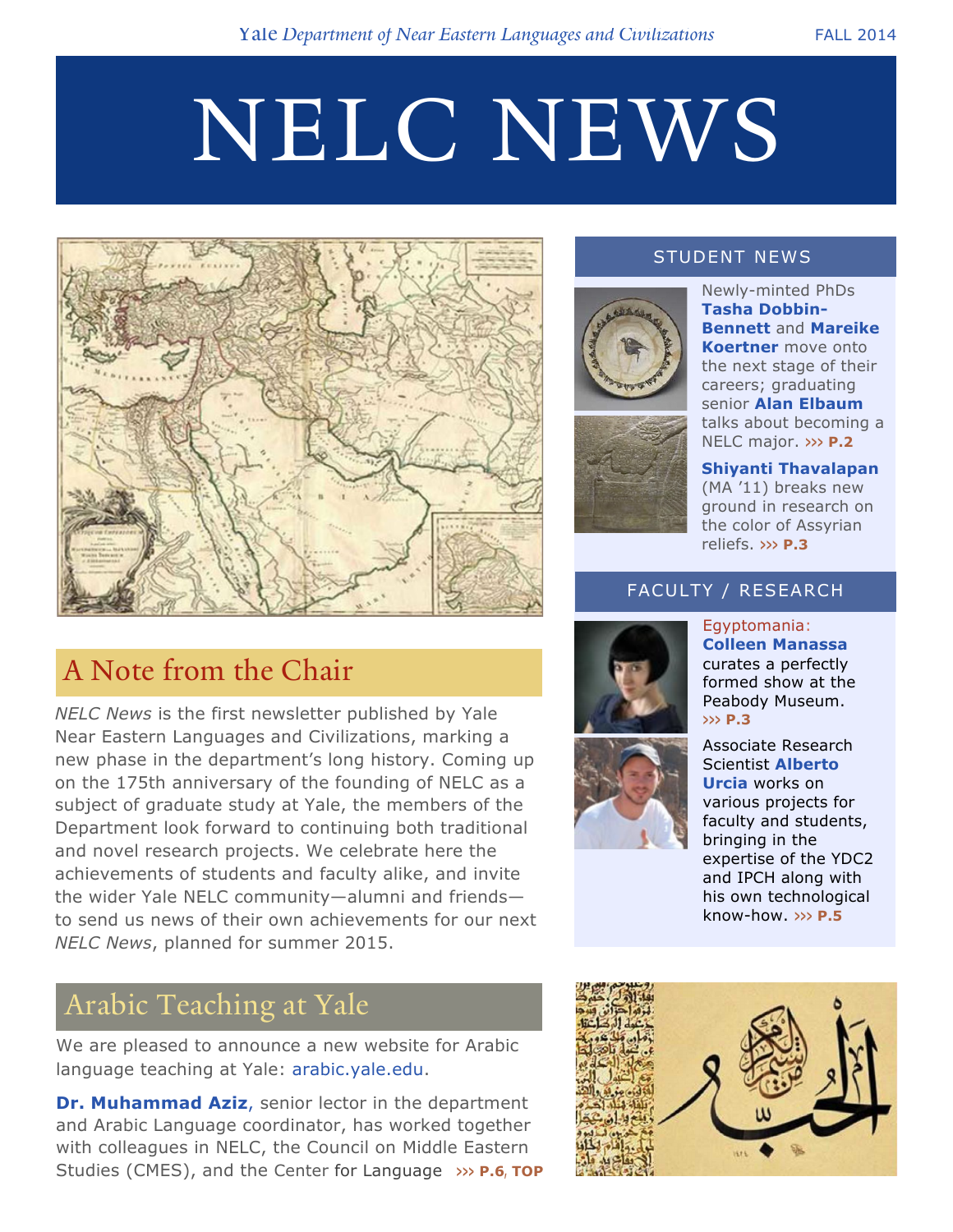#### 2 **NELC NEWS** FALL 2014

### Why I Chose NELC

**Alan Elbaum**, who graduated this May with a phenomenal record—he won the David Everett Chantler Award, the American Jewish Congress Prize, and Yale's rare "exceptional distinction" says this about his years in NELC:

"My decision to major in NELC happened more by chance than design. I was a math major for the majority of my time as an undergraduate, but I counted up my credits one evening junior

fall and discovered that I had taken more courses in NELC than in math. By switching majors I was returning to an old love: I had been teaching myself Arabic since eighth grade but had inexplicably discounted it as a viable major when I came to college. I couldn't be more grateful for the support and the freedom that I enjoyed within the NELC department. I especially valued the encouragement I received when I wished to

combine Arabic & Islamic Studies with my interest in Hebrew, Judaic Studies, and other cultures of the Jews of Arab lands, which led to an immensely rewarding senior thesis on the Hebrew-Arabic mystical poetry of the Jews of Yemen."

We wish Alan the best of luck in his future career!

### New Doctors

NELC proudly introduces four new PhDs in 2014.

**Tasha Dobbin-Bennett**'s thesis, "Rotting in Hell: Ancient Egyptian Conceptions of Decomposition and Putrefaction" won the department's William J. Horwitz Prize for continuous excellence and distinction. She is currently the Papyrologist at the Beinecke Library.

**Mareike Koertner**, who wrote on "We have made clear the signs: Dala'il al-Nubuwa: Proofs of Prophecy in Early Hadith Literature," received the Martin Buber Fellowship in the Humanities at the Hebrew University in Jerusalem, but declined it in favor of a position as Visiting Assistant Professor at Trinity College.

**Niv Allon** has submitted his dissertation, "Writing, Violence and the Military: Visualizing Literacies at the Time of Horemhab (1550- 1295 BCE)," for a degree in December 2014. He has been an Andrew W. Mellon Fellow at the Metropolitan Museum of Art, New York, where he will now take up a research position.



their PhDs at the degree ceremony in May; the Harvard interlopers are Kathryn Slanski (left) and Christina Kraus (right).

**Hadi Jorati** has completed his dissertation on "Science and Society in Medieval Islam: Nasir al-Din Tusi and the Politics of Patronage," and is an assistant professor in the NELC department at Ohio State University.



Alan Elbaum and his family at Yale College graduation, May 2014.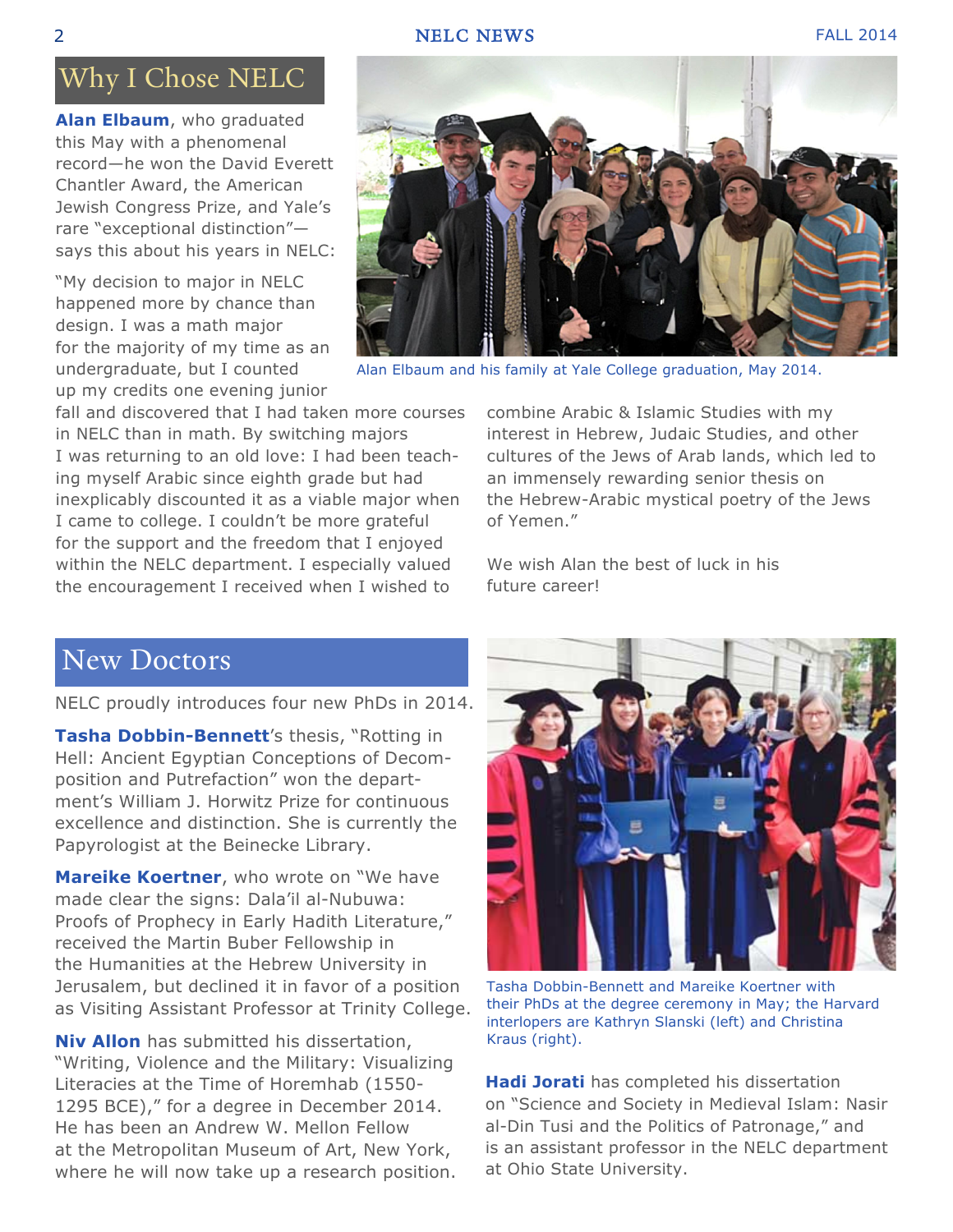#### 3 NELC NEWS FALL 2014

### Finding Blue in Assyrian Reliefs



Shiyanthi Thavapalan

As a museum and center for the conservation of North America's largest assemblages of cuneiform tablets, seals and artifacts from ancient Mesopotamia, the Babylonian Collection supports research and education focused on the museum's

objects. Exemplifying this commitment, the collection has launched the "Babylonian Collection Digital Imaging Demonstration Project" in partnership with the Yale Digital Collections Center. Using 3D laser scanning, RTI (reflectance transformation imaging) and MSI (multispectral imaging), this initiative aims at producing digitally enhanced images of selected cuneiform texts. Assyriology is a field in which the decipherment and interpretation of texts and images preserved on the fragile surfaces of millennia-old objects constitutes a fundamental and primary course in research. As such, new digital imaging techniques, which can enhance traces of writing and carving no longer visible to the eye or

In one very special example of technology's contribution to ancient Near Eastern studies, **Shiyanthi Thavapalan**, '11 MA, a fourth-year doctoral student in Assyriology, is working with a team on a project to increase our knowledge of color conceptualization in ancient Mesopotamia. Investigating several reliefs in the Yale Art Gallery, the team found Egyptian Blue in several places including the eunuch's eye and the genie's beard. "Blue is an illustrious color and beards were a sign of masculinity, so it makes sense that the king has a big black beard with blue mixed in," she explains.

magnify particular features of an object, are invaluable (**SEE SIDEBAR P.5**).

This research, along with her work on literary descriptions of color, allows Thavapalan to understand emotional and psychological elements of ancient material culture. She is continuing her research in Berlin during 2014-15, after traveling as a recipient of the Michael I. Rostovtzeff archaeological fellowship for the summer of 2014.

You can read more about the project and watch an interview with Shiyanthi at Yale's online news site:

news.yale.edu/2014/05/05/digging-colorsearch-egyptian-blue-ancient-reliefs



### Egyptomania at the Peabody

This past academic year, Professor **Colleen Manassa** ('01, PhD '05) curated "Echoes of Egypt: Conjuring the Land of the Pharaohs," an exhibition at the Peabody Museum of Natural History. Featuring treasures from across Yale's collections, many of them brought into dialogue here for the first time, the exhibition took visitors on a journey through

two thousand years of fascination with and reception of ancient Egypt. Beginning with a reproduction of the gateway of New Haven's Grove Street Cemetery (designed by Henry Austin in 1839), highlights of Manassa's masterful show included a section on the examination of the meaning and changing uses of hieroglyphs, an exploration of Egyptosophy, the use of the magic and religious symbolism of ancient Egypt in later cultures, and—of course mummies, treated not as oddities but as examples of the Egyptian fascination with regeneration through decay. Thanks to generous support from many partner institutions, the exhibition featured significant pieces from collections across the US and abroad. "Echoes of Egypt" has left substantial traces online. Visit it here: peabody.yale.edu/exhibits/echoes-egypt-conjuring-land-pharaohs.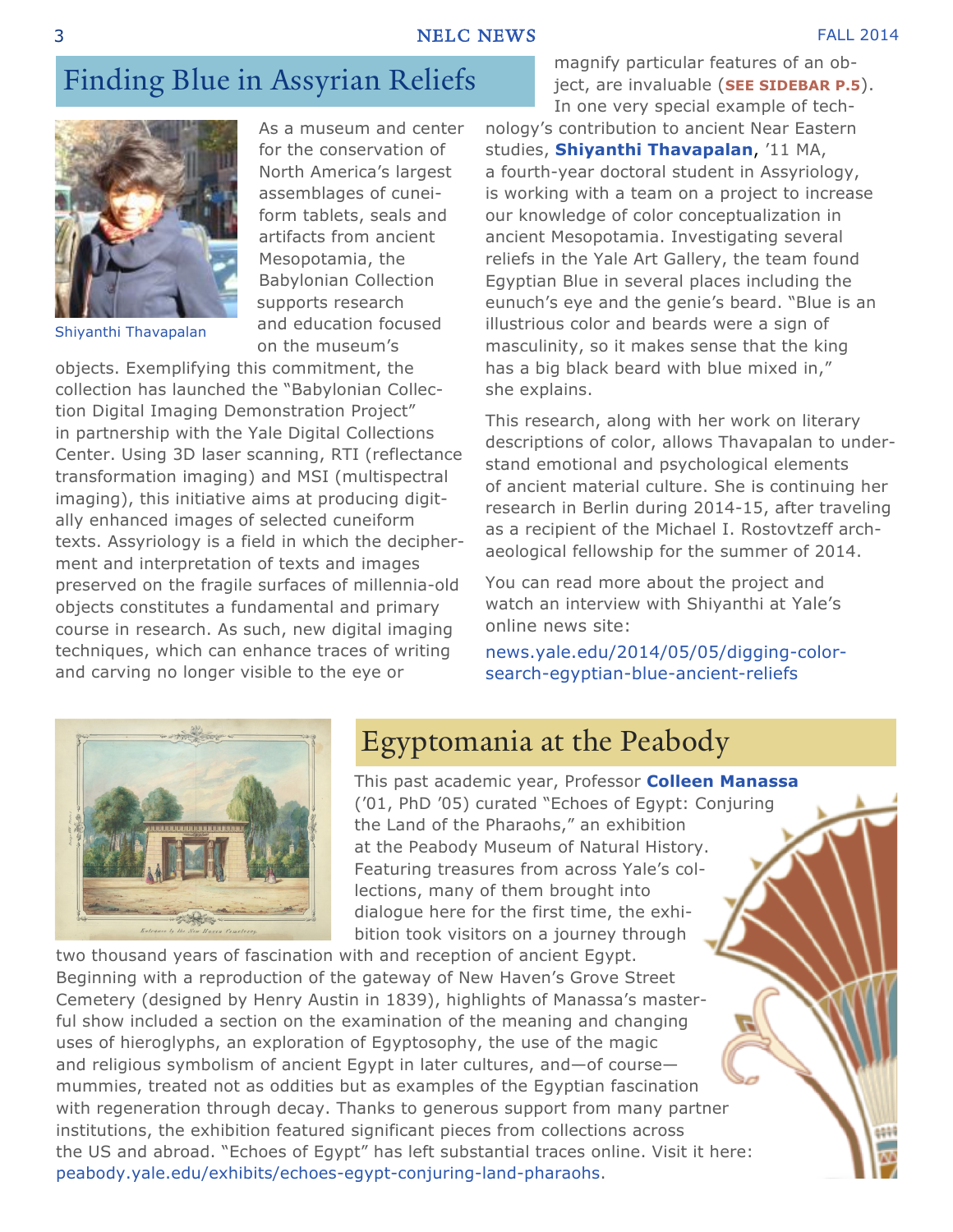### FACULTY / RESEARCH



Dimitri Gutas and Joed Elich from Brill

This year **Harvey Weiss** is a keynote speaker at four conferences devoted to the topic of his ongoing research on climate change. **Karen and Ben Foster** spent May leading "The Five '*Stans*: An Extraordinary Experience Along the Silk Road" with a group of lucky Yale

alumni. The 2014 Rosenthal lecture combined international conference and party, an event commemorating the centennial of the birth of Franz Rosenthal. Led by Professor **Dimitri Gutas**, "Graeco-Arabica: Present State and Future Prospects of an Emerging Field" celebrated the publication of Rosenthal's *Man versus Society in Medieval Islam* (Brill), edited by Gutas. NELC PhDs **Alexander (Sasha) Treiger** ('07) and **Kevin Van Bladel** ('04) both spoke at the conference. In 2013 **Eckart Frahm** was Chair and saw the publication of his *Geschichte des alten Mesopotamien*. He was on leave for the Spring working on his ongoing research project focused on developing a database for known Assyrian and Babylonian commentary texts, inscribed on some 950 cuneiform tablets. In addition to electronic editions with translations and notes, the website will contain high-resolution photographs of the tablets. He serves on the Steering Committee of the new Initiative for the Study of Antiquity and the Premodern World (www.yale.edu/yisap). **Colleen Manassa** saw the publication of *Imagining the Past: Historical Fiction in New Kingdom Egypt*, which provides the first critical edition of several literary texts of the 19th and 20th Dynasties (OUP 2014) (**SEE 'EGYPTOMANIA' P.3**). **John Coleman Darnell** brought out the second volume of the *Theban Road Desert Survey* (Yale 2014), while **Bentley Layton** continued to direct the recording and documenting of the present state of the White Monastery church building constructed by Shenoute in the mid-fifth century A.D.



**Shiri Goren** has revamped the Intermediate Hebrew course, restructuring existing materials and enhancing the online dimension of the curricula. Shiri continues her research on the effects of violence on domestic

space through articles and lectures. On September 24, she delivered a paper about Kashua as part of the CMES Colloquium Series. Shiri's colleagues **Ayala Dvoretsky**

### NELC Says Farewell

Some big changes are happening this year. Professor **Beatrice Gruendler** is leaving NELC to take up the directorship of the Seminar



für Arabistik und Semitistik at the Freie Universität Berlin. Her research interests have complemented her teaching

at Yale and inspired students for nearly 20 years to study topics ranging from the development of Arabic script, classical Arabic poetry and its social context, the integration of modern literary theory into the study of Near Eastern literatures, and early Islamic bookculture (3rd-9th century) viewed within the history of media. NELC feels her loss keenly, but wishes her success in her new life.



We will greatly miss, too, **Aaron Butts**, Senior Lector in Semitic Languages, who has accepted one

of the very few tenure-track positions in his field, and will be teaching from Fall 2014 in the Department of Semitic and Egyptian Languages and Literatures at Catholic University in Washington, DC. He leaves behind grateful students and many friends.

(coordinator of Modern Hebrew) and **Dina Roginsky** (senior lector) work tirelessly within Yale and internationally to create a dynamic, successful Hebrew language program. As part of the CMES Cinema series, Dvoretzky and **Youness Elbousty** successfully co-moderated the discussion that **>>> P.5, BOTTOM LEFT**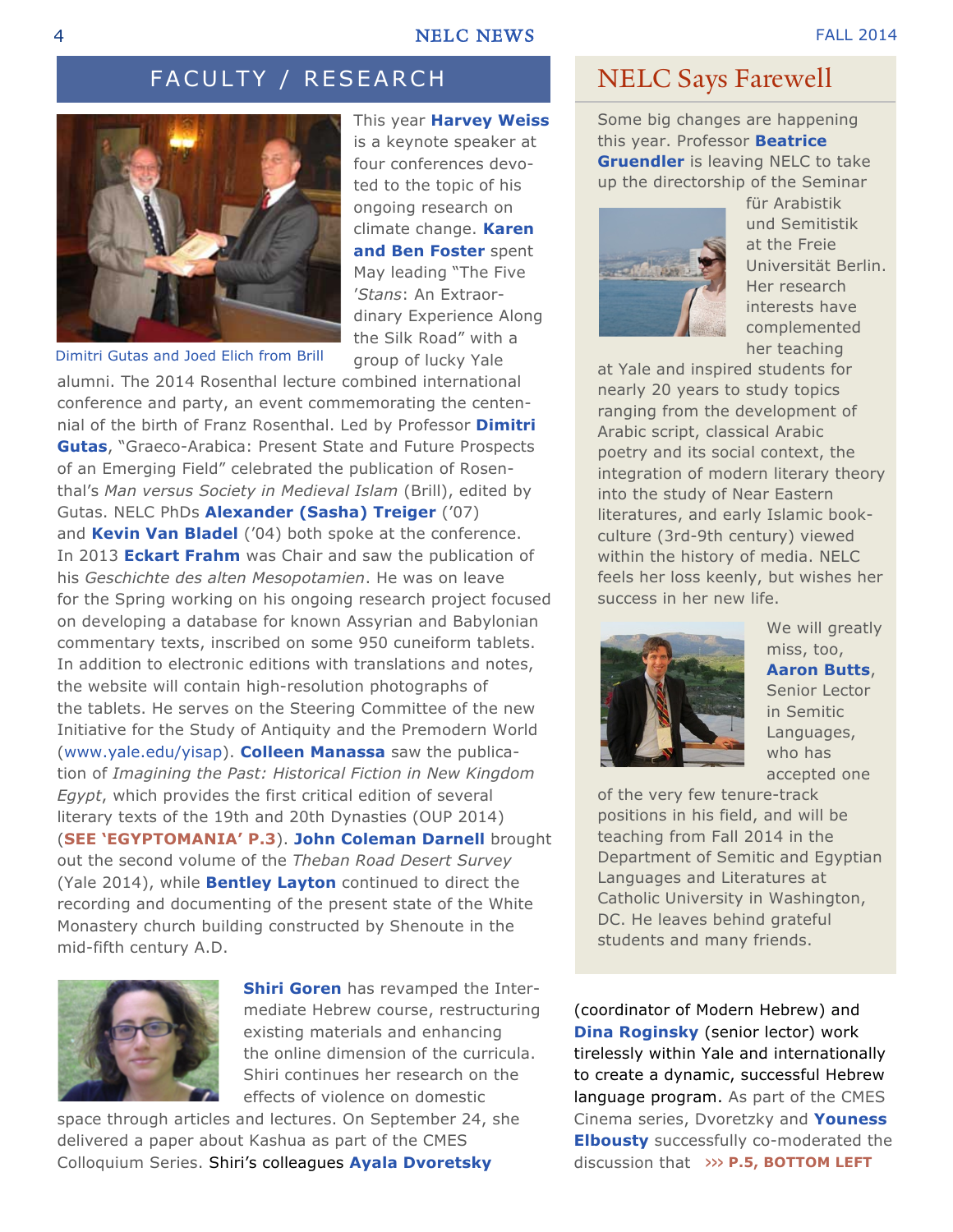**Nick Aubin** ('14) has a pre-doctoral fellowship at the Humboldt-Universität zu Berlin. **Ben Scruton** ('14) will stay in New Haven to work for a PhD in Assyriology. **Jade Kim** graduated this May with a MA in Assyriology, while **Ahmet Topal** and **Hatem Alzahrani**, a noted poet, received MAs in Arabic.

**Esraa Shammari** has finished her first year of doctoral studies; **Elizabeth Lang** has spent the summer digging in Gabii. **Mary Frazer** won a John F. Enders Fellowship and Research Grant to study cuneiform tablets for her dissertation on Akkadian royal letters at Oxford this summer. After a year of research in Heidelberg, Germany, **Shana Zaia** and **Maria Gutierrez** have returned to New Haven to continue their dissertation research. Shana also joined Mary Frazer, **Shiyanthi Thavapalan** and other Yale colleagues at the Assyriology Rencontre at Warsaw, Poland this summer. **Marina Brown** continues work on her thesis, "Keeping Enemies Closer: the Role of the Foreigner in Ancient Egyptian Foreign Policy." **Julia Goetz** (Graeco-Arabic) and **Michael Rapoport** (Arabic and Islamic Studies) are studying for their qualifying exams. Rapoport also received a FLAS Fellowship from Yale to attend an intensive Persian program at College Park, University of Maryland. He's looking forward to his last year of coursework. **Matteo di Giovanni**, who won the 2013 Theron Rockwell Field Prize, is now on the Philosophy faculty at the Ludwig-Maximilians-Universität München.

**Matthew Glassman** received an award from the Council of Archaeology to fund a trip to Jerusalem. **Nicholas Kraus** was digging at a site in Israel this summer. **Geoff Moseley** passed his comprehensive exams last year and participated in the interdisciplinary Mellon concentration in the Humanities. He spent the summer in New Haven working on his prospectus and other research, and is looking forward to his first year without coursework! **>>> P.6, BOTTOM RIGHT**

#### **FACULTY / RESEARCH >>> FROM P.4**

followed the viewing of the Israeli film "The Attack." Elbousty also co-edited the book *Vitality and Dynamism*, released by Leiden Press this September. **Etem Erol**, lector in Turkish and coordinator of the Turkish Program, has again this year been successful in an application for a Fulbright Foreign Language teaching assistant; in the fall he will welcome another fellow to benefit from his enthusiastic and professional teaching and mentoring. In August, **Farkhondeh Shayesteh**, coordinator of the Persian Program, presented a paper entitled "Persian and Japanese Expression in the Face of Modernization" at the Tenth Biennial International Society for Iranian Studies Conference in Montreal.

### STUDENT NEWS Research in the News



The Gilgamesh tablet (above) is being prepared for photography on Yale's West Campus. The exciting project is overseen by **Ben Foster**, curator, and **Elizabeth Payne** (PhD '07), conservator of the Babylonian Collection, with technical participation by the indefatigable **Alberto Urcia**, NELC's associate research scientist, who has his talented fingers in many digital pies, from Egypt to Mesopotamia (**SEE TOP P.3**). Each year, **Ulla Kasten**, associate curator, organizes the Assyriological Seminars, an informal forum for visiting scholars researching in the collection to present their current work. This year's speakers considered topics including music in Mesopotamia, recent Iraqi excavations at the site of Nineveh, good and bad days for divination, and Babylonian notions of the past. **Enrique Jiménez**, a specialist in Babylonian literature of the first millennium BCE, is a postdoctoral associate of the "Cuneiform Commentaries Corpus Project" (**SEE LEFT P.4**). Since 2013, the collection has boasted the talents of **Agnete Lassen**, lecturer in NELC and Kohut post-doctoral associate. Specializing in Near Eastern seals and ancient textiles, she taught a course this year on the collection's seals to a fascinated group of students.